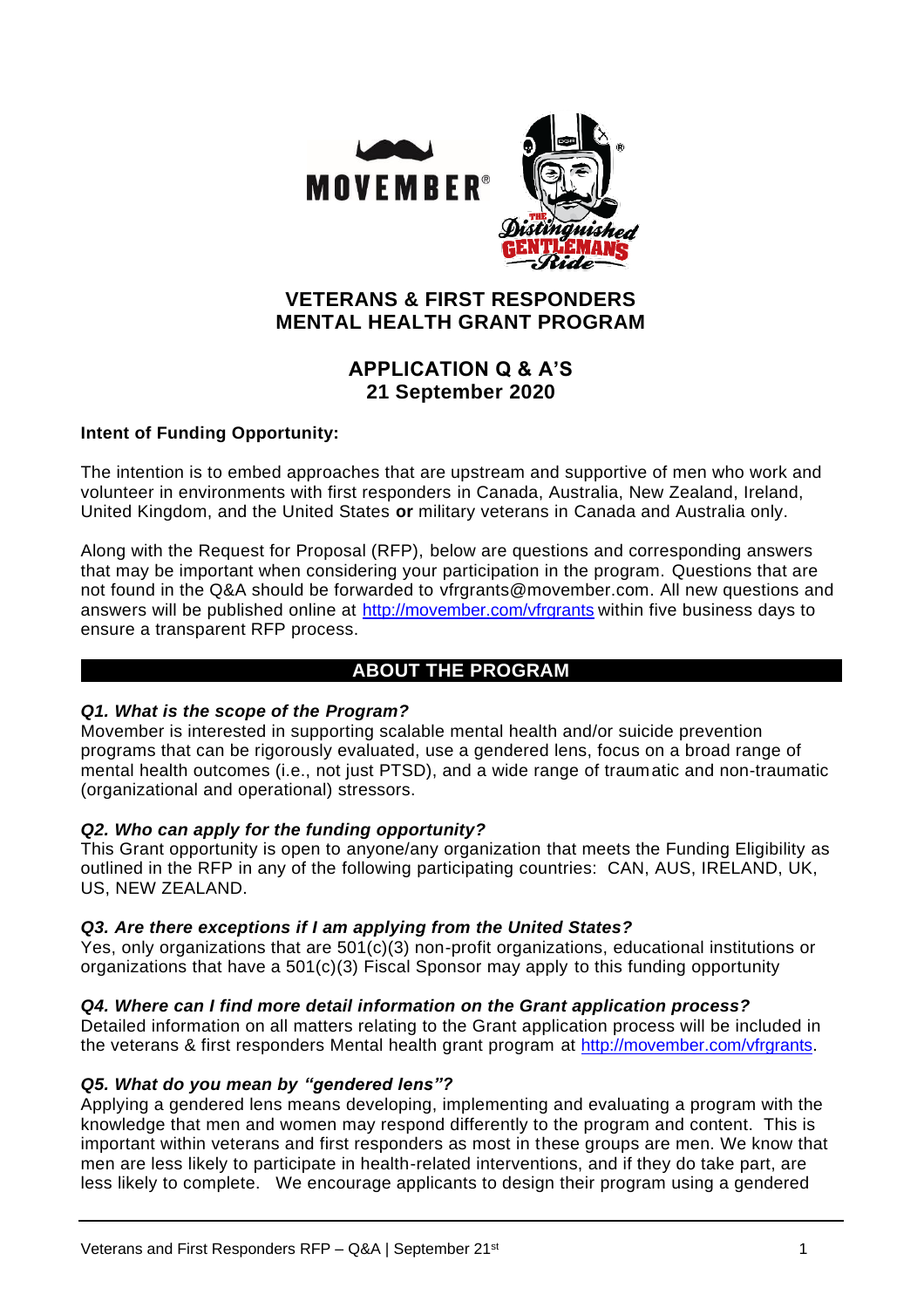lens, so that men are involved in the creation and implementation of the program.

### *Q6. We ask all our program participants to complete a satisfaction survey; does this qualify as an evaluation?*

It's good that you have a process to get participant's feedback. Asking participants if they like a program however is not the same as demonstrating that the program works and is effective.

# **AVAILABLE FUNDING**

### *Q7. What is the maximum amount of funding available?*

\$500,000 Australian Dollars in total for a proposed two-year program. (CAD \$224,500/year; EUR €154,500/year; GBP £133,000/year; NZD \$270,000/year; USD \$171,500).

We strongly recommend that you apply for the funding required to implement your program rather than budgeting to the maximum amounts available.

### *Q8. How many programs will be funded under the initiative?*

Movember and the Distinguished Gentleman's Ride are looking to fund 8-12 programs in total for the grant opportunity.

### *Q9. Is it expected to have co-funding for my program?*

No. Teams are not required or expected to have co-funding in place to access funds. If there are existing relationships/partnerships in place and you are seeking partial funds to implement your program, you should indicate who the partners are with a breakdown of contributions.

#### *Q10. Should I include GST in my budget?*

If your institution is GST-registered in Australia, Movember will pay the grant amount plus GST. The budget provided in your application should be exclusive of GST.

#### *Q11. Will you cover cost of rental space where my program will be taking place?*

No. Rent is an ineligible cost as it is considered overhead. However, community organizations would be allowed to include up to 10% indirect costs. Please refer to the RFP for full details on eligible and ineligible costs.

### *Q12. What programs are eligible for funding?*

Please see pages 6-7 of the RFP for what is and is not considered eligible for program funding under this initiative.

### *Q13. When will the funding be available for successful applicants?*

All funding will be provided in tranches based on milestone delivery. Movember will work with the successful applicants to determine the milestones according to the full program proposal and workplan.

Subject to the full execution of a Funding Agreement the first tranche of payment will be available from 1 June 2021.

### *Q14. In what timeframe is our organization to complete the proposed program?*

The default grant period will be from 1 June 2021 – 31 May 2023 to complete proposed activities however the period can shift.

### *Q15. Can this funding be used for evaluation of a program?*

No. Movember is engaging an external evaluator to work directly with program teams to develop the appropriate evaluation framework for their program. Funding should be used toward direct activities related to implementation of the program.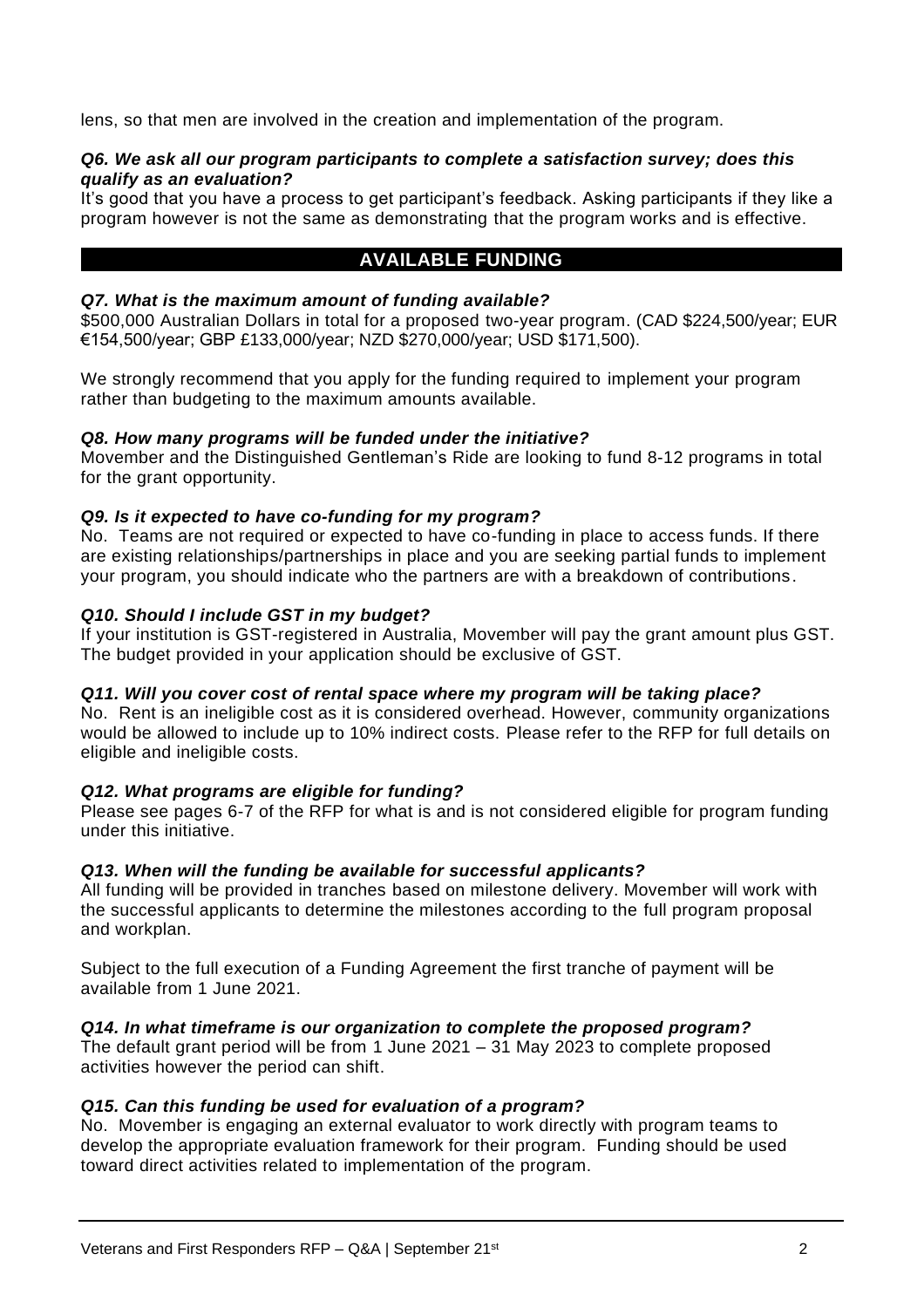### *Q16. Can my submission be over the amount specified per the country limit?*

No. Funding requests must be made for up to the maximum amount specified per country on page 6 of the RFP. There is some flexibility to vary the amount of funding in either year provided the total funding does not exceed the maximum allowed. Funding can also be for less than the maximum amount per year.

### *Q17. Is it acceptable to request a higher funding amount in the first year and a lower amount in the second but still be within the maximum funding for the grant?*

Yes. Requests to vary the amount of funding is possible. However, the reason for the request would need to be clearly demonstrated in the budget justification.

## **ORGANIZATIONAL STRUCTURE**

#### *Q18. Can our organization submit more than one proposal if we have multiple programs matching this opportunity?*

Yes. Multiple Letters of Intent (LOI) from the same organization will be considered. Please submit a separate LOI for each of the programs. Note: there is no guarantee that any one or more than one program will be invited to submit a full proposal.

### *Q19. Can program teams have international members or partners?*

*Yes. However, the team lead or lead organization must be based in the country where you are applying. International team members/partners can be paid from grant funds, but the program must be focused on benefitting men from the country of application.* 

#### *Q20. Will you consider a program that is run internationally for the same target audience?*

Yes. However, the collaborative model as well as the roles and responsibilities of each participating team would need to be explained within the LOI.

### *Q21. What programs will be considered a priority for funding for veterans?*

Funding for veterans is aimed toward vets with the most difficulty transitioning out of their military career and into civilian life. (See page 4 of the RFP for specific focal areas – Australia and Canada only).

## *Q22. Can I apply to Movember if I'm getting government funding for my program?*

Yes. You are still eligible for Movember funding if you are receiving government funding.

### *Q23. Can I submit an application for a past program if my organization ran a program whose funding was cut?*

Yes. You can 're-start' a program whose funding has been cut, providing it is aligned to the intent of this funding call.

### *Q24. While Movember's focus is on men, can my program include women?*

Yes. Your program can include women. Particularly in the workplace, we do not want women to be excluded.

### *Q25. Is it mandatory to have a clinical psychologist (mental health specialist) on my project team?*

It is up to the project lead to identify the expertise required by each member of the team and to define their respective roles and responsibilities.

### *Q26. If my project helps vets transition to work as a fire fighter, is it a vets application or a first responder application?*

If the project benefits a vet, then it would be a Veterans Application.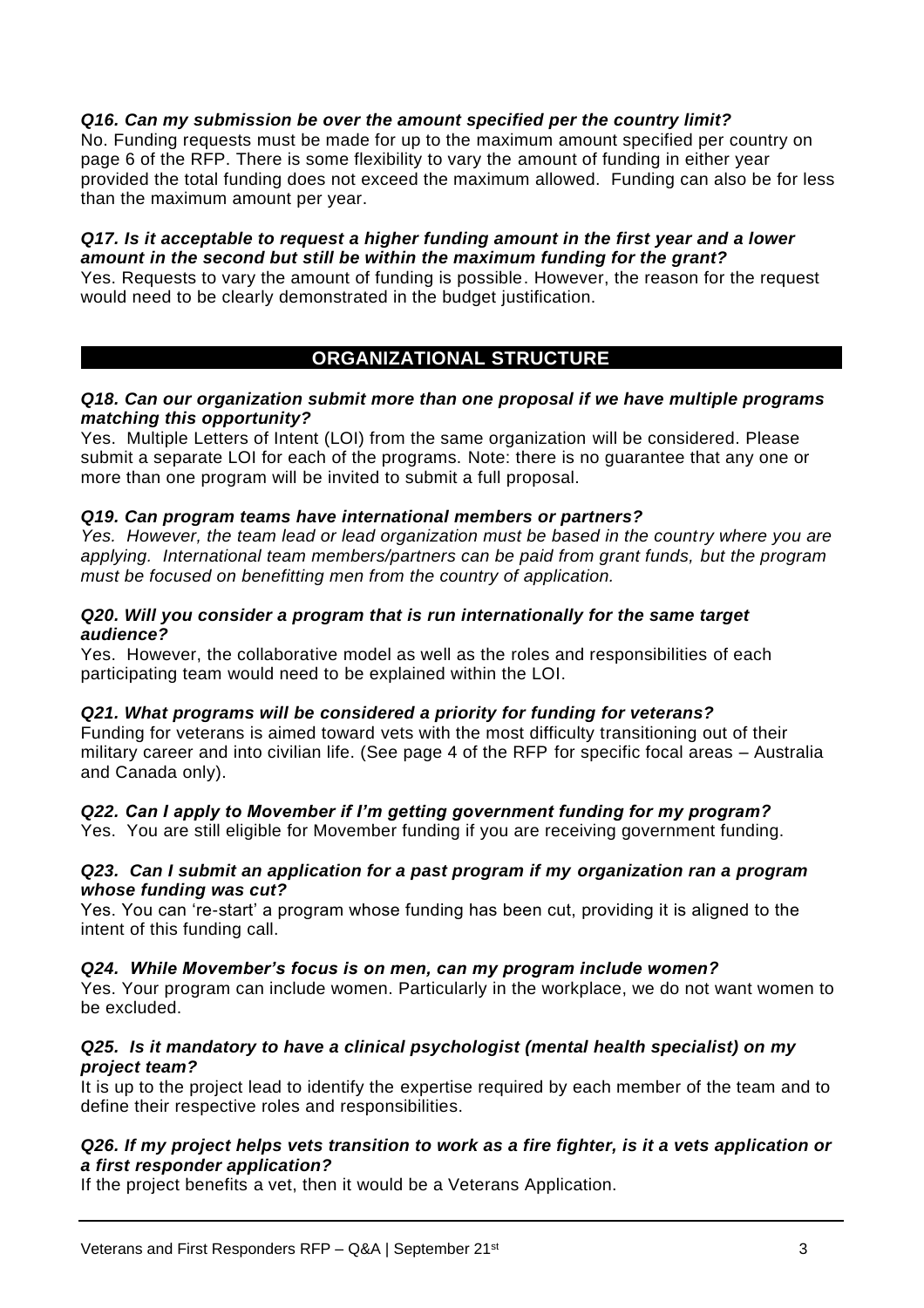# **SUBMISSION OF APPLICATION**

### *Q27. What is the due date for submitting a Letter of Intent (LOI)?*

LOI's must be received by 5.00 pm on Monday 23 November 2020 (EST) NOTE: Incomplete LOI's or LOI's submitted after 5:00 pm will not be considered.

### *Q28. If invited, how much time do I have to submit a full proposal?*

Applicants will be informed during the week of 14 December 2020 whether they are being invited to Step 2 - full program proposal. Those invited will then have approximately seven weeks to prepare their submission.

### *Q29. How do I apply for a grant?*

Applicants must register through Movember's online grants management system which can be accessed [here,](https://www.grantinterface.com/Home/Logon?urlkey=movember) to submit a Letter of Intent (LOI). Mailed, faxed, emailed or late submissions will not be accepted.

You should receive an automatic confirmation of receipt of your submission. If you do not receive the confirmation, please contact [vfrgrants@movember.com.](mailto:vfrgrants@movember.com)

### *Q30. Do I have to create an account to access the online application?*

Yes. In the grants management system, click on "New User?" to complete the registration process. An account is required to access and submit an online letter of intent or proposal. The account also allows you to save and return to a request. If a grant is awarded, you will also submit grant requirements via the online account.

## *Q31. Where can I go for more information on how to use the grants management system?*

Instructions and tutorials on how to use the grants management system can be found on the applicant login page here: [https://www.grantinterface.com/Home/Logon?urlkey=movember.](https://www.grantinterface.com/Home/Logon?urlkey=movember)

## *Q32. Why are you using a Letter of Intent (LOI) process?*

Our LOI process provides a preliminary indication of whether your program is a good fit without requiring a lot of time or effort in submitting a full grant application.

### *Q33. How does a Letter of Intent (LOI) process work?*

Following the LOI assessment process, you will receive notification of the decision. Organizations with an approved LOI will be invited to submit a full grant application. Note: An invitation to submit a full application does not guarantee that the grant application will be approved for funding.

### *Q34. Why is the character count so limited on some of the LOI questions?*

These limits are intended to encourage you to focus on the most relevant aspects of your organization and proposed program. It also allows Movember to review the LOI's and respond in a reasonable time.

### *Q35. Do I need to have community partners signed up at the LOI stage?*

It's not necessary to have community partners signed up for the LOI but you can identify who the partners will be and their anticipated involvement.

## **ASSESSEMENT OF APPLICATIONS**

### *Q36. How will my LOI application be assessed?*

LOI's will be shortlisted by a review panel convened specifically to assess submissions.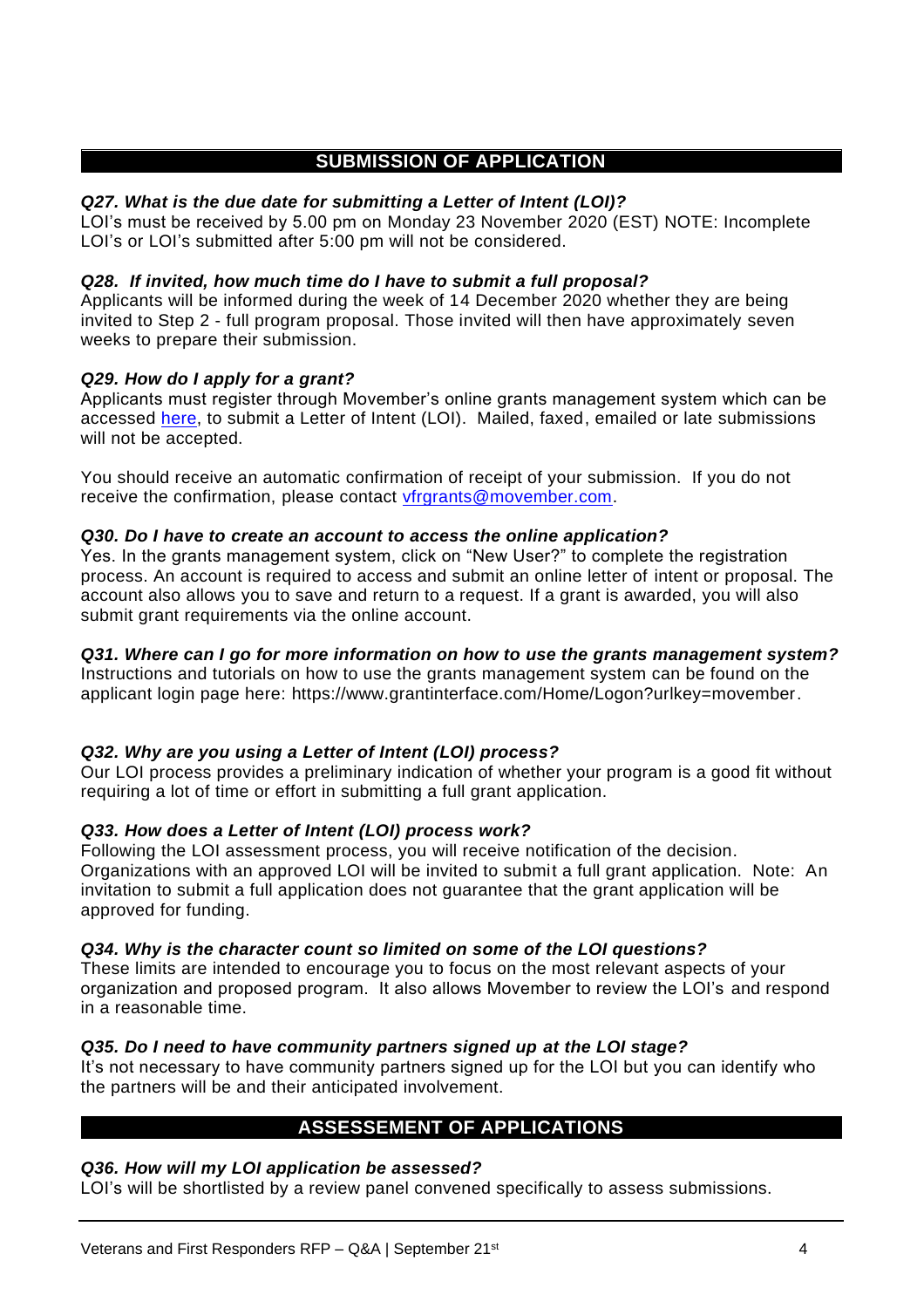## *Q37. What are the assessment criteria for the LOI?*

LOI's will be assessed based on the (1) alignment to the stated intent of the funding opportunity, (2) how well the program is described, (3) the supporting evidence/theory for the program; and, (4) the extent to which the program can be evaluated.

#### *Q38. Will I receive feedback of the LOI application if unsuccessful?*

Due to the expected high volume of LOI submissions, only general feedback will be provided.

#### *Q39. How will a Full Application be assessed?*

Full applications will be reviewed by an independent review panel representing subject matter experts (SME's) from veterans and first responders. SME's will not have any conflict of interest with the applicants and will have specific knowledge relevant to mental health and suicide prevention for veterans and first responders, families of veterans and first responders, lived experience, evaluation, program design and implementation.

### *Q40. When will I be notified about the outcome of my full application?*

Applicants will receive a notification in mid April 2021.

# **FURTHER QUESTIONS**

### *Q41. Is our organization required to maintain a GuideStar.org and FoundationCenter.org profile in order to be considered for funding?*

All US based non-profit organizations have basic information on GuideStar.org and FoundationCenter.org, based on their past public 990s. Providing additional and current information to these platforms (Financials, People & Governance, Programs, etc.) makes the application evaluation easier for funders. While up-to-date information on these platforms is not a prerequisite for the Movember application, we strongly encourage all US based organizations to provide such additional information on these platforms. Many funders in the United States are using these sources to determine the soundness of a potential grantee.

### *Q42. Who owns Intellectual Property for the Program?*

The recipient of funding will retain ownership of Intellectual Property. We will be asking recipients of funding to give Movember a license to use the program material (with permission and only in a way that is aligned to the intent of the funding) to share the knowledge/findings produced through our funding.

### *Q43. Do you accept French language applications?*

Yes. Applications in either of Canada's official languages are welcome.

#### *Q44. The person who wrote our grant application(s) is no longer with the organization, and I do not know our online account username or password. How can I access our account?*

E-mail Movember at [vfrgrants@movember.com](mailto:vfrgrants@movember.com) and provide the name and e-mail address of the person who created the account and the name, e-mail address and title of the person the account should be transferred to. You will receive an e-mail indicating the account has been transferred, and you can update the password to suit your preference.

### *Q45. If we get Movember funding, do we have to grow moustaches and raise money?*

While it's not a requirement to receive funding, we welcome moustaches of all shapes, sizes, colours, and degrees of patchiness that work to save men's lives.

### *Q46. I've never applied for a grant before, is there someone who can help me?*